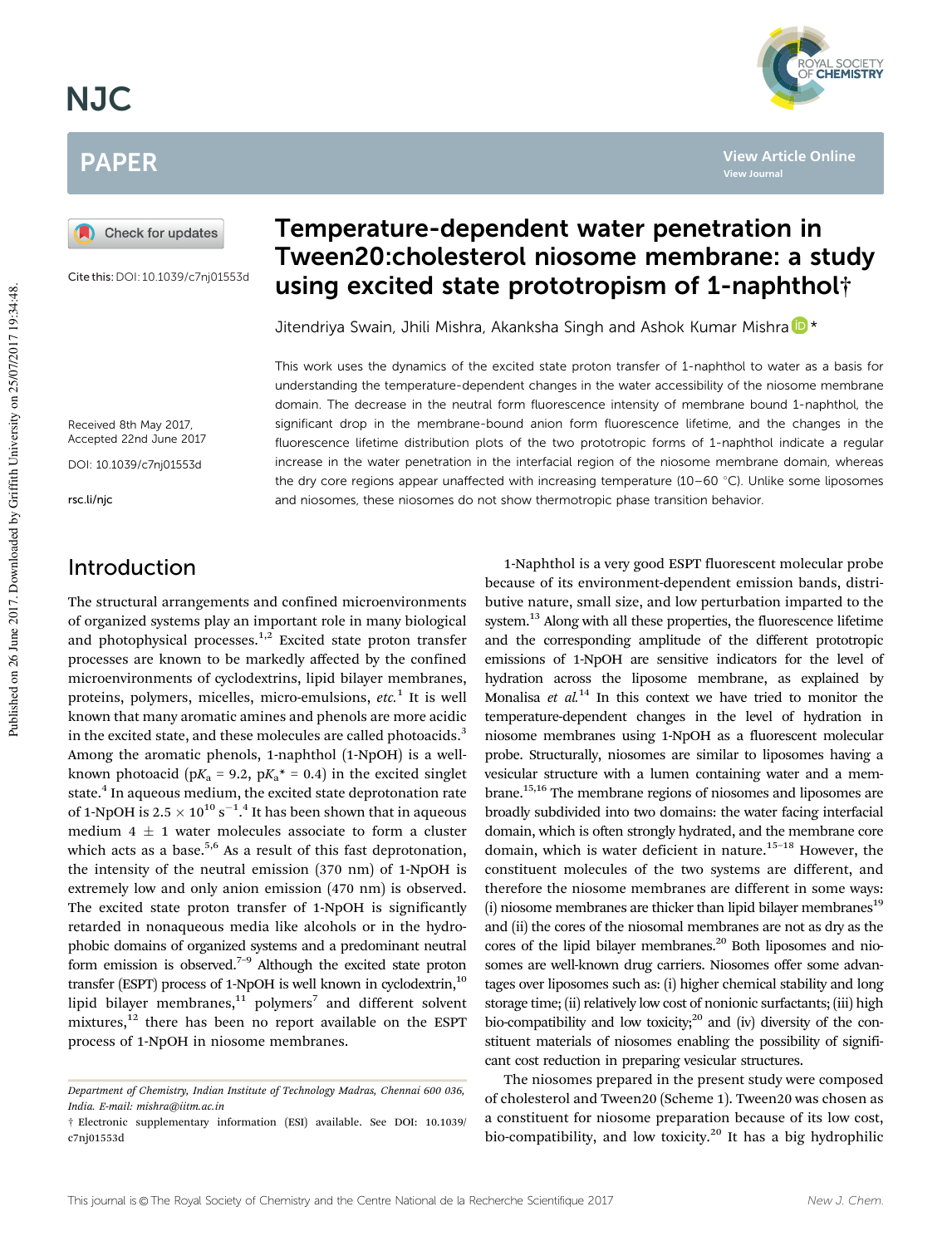

Scheme 1 Chemical structure of cholesterol and Tween20

head group and a short hydrophobic tail part (Scheme 1). With a very short tail as compared to the size of the head group, there is a necessity for cholesterol to form a stable bilayer membrane.<sup>17</sup> Scheme 2 represents the schematic diagram of niosome made up of cholesterol and TW20.

The study of the excited state proton transfer process of fluorescent molecules in the niosome microenvironment is rather scant. Bhattacharyya et al. showed the proton transfer process of pyranine in TX-100:cholesterol niosomes (size of the niosomes: 1000 nm).<sup>21</sup> Sarkar et al. studied the proton transfer process of 1'-hydroxy-2'-acetonaphthone (HAN), in Tween80:PEG-6000 niosome



Scheme 2 Schematic representation of the niosome bilayer membrane.

(size  $0.2 \mu M$ ) and the proton transfer process of curcumin in Tween20:cholesterol niosome (size 100 nm).<sup>17,22</sup> All these results explain the retardation of the excited state inter or intra molecular proton transfer (ESPT) process in niosome medium.

1-NpOH fluorescence is remarkably sensitive towards sol–gel phase transition induced changes in the level of hydration of lipid bilayer membranes.<sup>23</sup> This prompted us to use 1-NpOH as a fluorescent molecular probe to follow the temperature-induced changes in the level of water availability in the Tween20:cholesterol niosome membrane domain. This is the objective of the present work.

### Materials and methods

#### Materials

1-Naphthol (1-NpOH) purchased from SRL, India, was sublimed and used after checking its purity. Tween20 (TW20) and cholesterol were purchased from Merck chemicals. The number 20 indicates the presence of 20 repeat units of polyethylene glycol in TW20 molecules. During the ethoxylation process these 20 monomeric units are distributed over four branches with varying values of  $x$ ,  $y$ ,  $z$  and  $w$ , keeping the total constant. Therefore, a common practice to represent the Tween20 group of molecules is  $x + y + z + w = 20^{36}$  All the solvents used were of spectroscopic grade. Triple-distilled water, prepared using alkaline permanganate, was used for the experiments.

#### Methods

Dynamic light scattering (DLS) analysis was carried out using a Malvern Zetasizer nano series with a path length of 1 cm. The wavelength of the laser used was 632.8 nm and the scattering angle was kept as  $90^\circ$ . A transmission electron microscopy (TEM) image was taken by dropping a niosomal dispersion onto a carbon-coated copper grid in a Philips CM12 120 kV instrument. The copper grid was allowed to dry before the images were captured. Fluorescence emission measurements were performed using a Fluoromax-4 fluorescence spectrophotometer. Fluorescence lifetime measurements were carried out using a Horiba Jobin Yvon TCSPC lifetime instrument. A 295 nm nano-LED was used as the light source for the experiments. The pulse repetition rate was set to 1 MHz. The detector response time was less than 1 ns. The instrument response function (Prompt) was collected using a scatterer (Ludox AS40 colloidal silica). The decay data were analyzed using IBH software. A value of  $\chi^2$  in-between 0.99–1.3 with a symmetrical distribution of residuals was considered a good fit. The average lifetime values  $(\tau_{avg})$  were calculated using the following equation. $14$ 

$$
\tau_{\text{avg}} = \left(\sum_{i=1}^{n} \alpha_i \tau_i^2\right) / \left(\sum_{i=1}^{n} \alpha_i \tau_i\right)
$$

IBH software was also used for lifetime distribution fitting having a  $\chi^2$  value between 0.99 and 1.3 using eqn (1), which was extracted from the DAS 6 manual.

$$
F(t) = A + \sum_{k=1}^{5} B_k [1 - (1 - q_k)t/\tau_k]^{1/1 - q_k}
$$
 (1)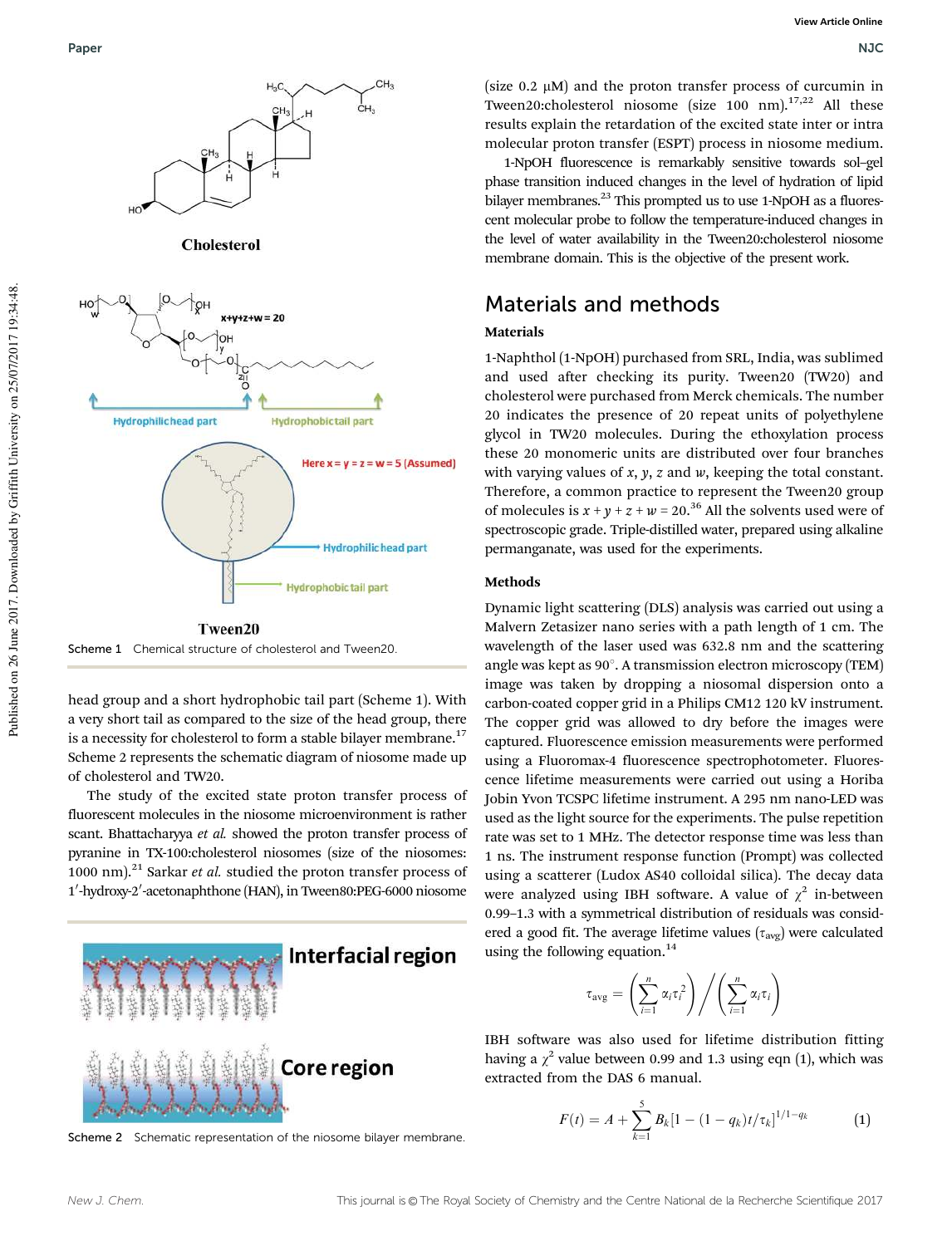where  $\tau_k$  is the mean value of the lifetime distribution and  $q$  is a parameter of heterogeneity defined by

$$
q = 1 + \frac{2}{N} = 1 + \frac{\langle (\gamma - \langle \gamma \rangle^2) \rangle}{\langle \gamma \rangle^2}
$$

Here,  $q$  describes the fluctuation according to the mean value of the decay rate  $\langle \gamma \rangle = \langle \frac{1}{\tau} \rangle$ , which is also indicative of the width of the distribution and the number of decay channels  $(N)$ . The components of  $F(t)$  become exponentials as  $q_k$  tends towards one.

$$
\left[1 - (1 - q_k)\frac{t}{\tau_k}\right]^{1/(1-q_k)} \xrightarrow{q_{(k-1)}} e^{-\frac{1}{\tau_k}}
$$

The analysis software places limits on the value of  $q$  (1.01  $\leq$  $q \leq 1.3$ , the lower limit representing  $q \rightarrow 1$ , and the upper limit allows the mean value of  $F(t)$  to be well defined. When  $q = 1.01$ , the lifetime tends towards a simple exponential term. When  $q = 1.3$ , the distribution of lifetimes is significantly larger.

#### Niosome preparation

Standard methods for the preparation and characterization of niosomes from nonionic surfactants have been extensively reported in the literature.<sup>18,21,22,24,25</sup> Small unilamellar vesicles (SUVs) of TW20: cholesterol  $(1:1)$  were prepared using the solvent evaporation method as reported in the literature.<sup>18,24,25</sup> TW20 : cholesterol (1 : 1) was dissolved in chloroform–methanol  $2:1$  (v/v). The concentrations of TW20 and cholesterol were kept at 1.25 mM, which is above the critical micellar concentration (CMC) of TW20 surfactant. The solution was evaporated to dryness. The solvent was removed using a rotary evaporator and residual solvent if any was removed by leaving the round bottom flask under vacuum for one hour. The niosome solution was prepared by adding the appropriate volume of phosphate buffer with a pH of 6.8 to the lipid film with vigorous vortexing at above 60 °C. The dispersion was then sonicated for 10 min at 60 °C using a probe-sonicator. Finally, the solution was centrifuged to remove free surfactants and larger vesicles. All the experiments were performed with a freshly prepared solution of niosome and fluorescent probes.

#### Estimation of encapsulation efficiency of niosomes by 5-carboxyfluorescein release study

A niosome suspension was prepared in a  $10^{-5}$  M aqueous solution of 5-carboxyfluorescein (5-CF). The suspension was ultra-centrifuged at 200 000  $\times$  g (Equitron) at 4 °C for 45 minutes. After ultracentrifugation, the supernatant was discarded and the pellet was resuspended in 1 mL of pH 6.8 phosphate buffer solution. 0.1 mL of this suspension was taken in a 5 mL volumetric flask, to which 0.5 mL isopropanol was added and the flask was shaken well. Subsequently, phosphate buffer was added to make up the volume of the solution to 5 mL.

### Results and discussion

#### Structural characterization of niosomes

DLS and TEM study. For the structural characterization of the TW20: cholesterol  $(1:1)$  niosomes, we used dynamic light scattering (DLS) and transmission electron microscopy (TEM) imaging techniques. DLS studies enable the estimation of size ranges in nanometric dimensions in solution. Fig. 1 shows the size distribution histogram of the TW20: cholesterol  $(1:1)$  niosomes, as obtained from DLS measurements at 25  $^{\circ}$ C. The average size of the small unilamellar vesicles (niosome) was 118 nm with a narrow size distribution (100–150 nm), which is well correlated with the literature reported value  $(100-200)$  nm).<sup>17,18</sup> The temperaturedependent DLS histogram of the niosomes is represented in Fig. S6 (ESI†). It can be observed that with an increase in temperature there is a slight variation in the niosomal diameter from 124 to 161 nm. Fig. 2 shows the TEM images of the niosomes. The size of SUVs found from the microscopy images was  $\sim$  125 nm. The average niosome size obtained from the TEM image was almost equal to the size obtained from the DLS measurements. The clustering of niosomes, as seen in the image, appears to be a result of the drying process during sample preparation for TEM.



Fig. 1 DLS histogram plot for the TW20 : cholesterol (1:1) niosomes at room temperature.



Fig. 2 A TEM image of the TW20 : cholesterol (1:1) niosomes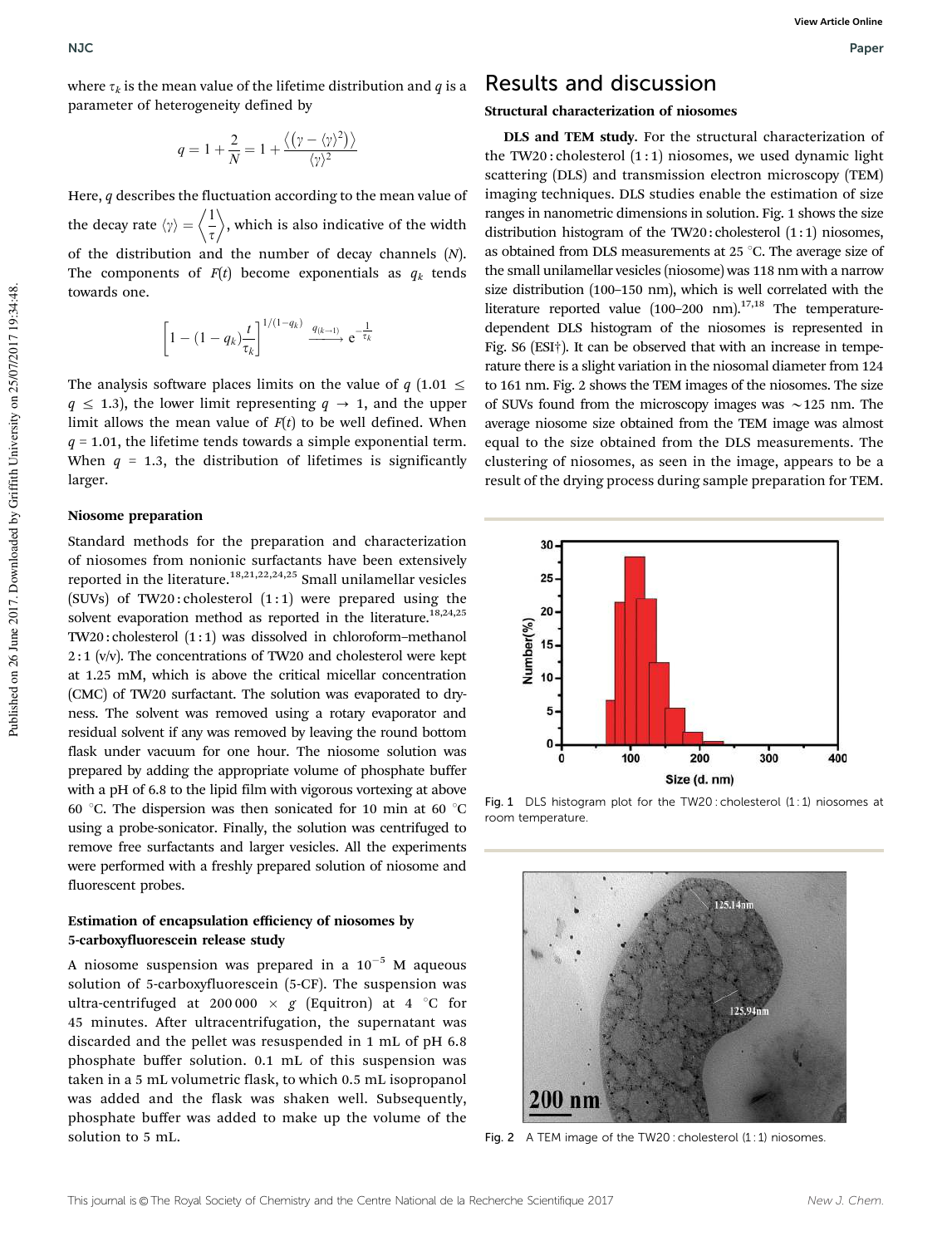

Fig. 3 Emission spectra of 5-carboxyfluorescein in niosomes with and without iso propanol (10%) (v/v). ( $\lambda_{\text{ex}}$  = 492 nm,  $\lambda_{\text{em}}$  = 515 nm) [5-carboxyfluorescein] =  $1.41 \times 10^{-6}$  M, slit width = 5 nm.

Study on the aqueous compartment of niosomes. In order to show the vesicular nature of the particles, 5-carboxyfluorescein (5-CF) release study was carried out. 5-CF is hydrophilic and strongly fluorescent in dilute aqueous solutions, but it shows significant concentration quenching of fluorescence.<sup>26</sup> The release of encapsulated 5-CF by isopropanol-induced membrane rupture, and the consequent dilution of 5-CF causes the fluorescence intensity to increase. $27$  Fig. 3 shows the emission spectra of the same amount of 5-CF encapsulated niosomes in the presence and absence of isopropanol. The significant increase in the fluorescence intensity of 5-CF after the breaking of niosome vesicles gives evidence for the presence of an aqueous compartment within it.

Calculation of entrapment efficiency. The entrapment efficiency of the niosomal dispersion was calculated by separating the unentrapped 5-CF using an ultracentrifugation method. The process of ultracentrifugation separates the niosomal dispersion into a supernatant part (upper liquid) and a pellet part (bottom solid). The supernatant part was used to record UV-visible absorption spectra. Here, instead of fluorescence intensity, the absorbance value was used for the calculation of entrapment efficiency because the pellet part was diluted several times in the fluorescence study to avoid the self-quenching nature of 5-CF. By considering the initial concentration of 5-CF loaded in the niosomes  $(10^{-5}$  M), the absorbance value of the supernatant (0.7567) and the molar extinction coefficient value of 5-CF (88 000), the encapsulation efficiency was calculated using the following equation.<sup>26</sup>

Encapsulation efficiency

$$
= \frac{\text{Amount of fluorophore in niosomes}}{\text{Amount of fluorophore used}} \times 100
$$
 (2)  

$$
= \frac{\text{Concentration of fluorophore in niosomes}}{\text{Concentration of fluorophore used}} \times 100
$$

The encapsulation efficiency of 5-CF in the niosomes was found to be 14.1% as calculated using the above equation.



Fig. 4 A plot of the emission of 1-NpOH in water, TW20 micelles, amd TW20 : cholesterol (1 : 1) niosomes. [1-NpOH] = 4  $\mu$ M,  $\lambda_{ex}$  = 290 nm. Slit width  $= 5$  nm.

Fluorescence intensity study

Fluorescence intensity study of 1-NpOH in TW20 micelles. In order to understand the fluorescence of 1-NpOH in the niosomes, a control set of experiments was carried out in TW20 micellar media. At lower concentrations of TW20, 1-NpOH possesses only anionic emission (470 nm) (Fig. S1A and B, ESI†). This spectral shape is consistent up to 0.05 mM of TW20, which is close to the reported critical micellar concentration (CMC).<sup>28</sup> Above CMC {above 0.05 mM [TW20]} the fluorescence intensity of NpOH\* (365 nm) increases, along with a small increase in the NpO<sup>-\*</sup> emission intensity (Fig. S1A, ESI<sup>†</sup>). The NpO<sup>-\*</sup> to NpOH<sup>\*</sup> intensity ratio decreases with an increase in the concentration of TW20 surfactants up to the CMC (0.05 mM), and after the CMC (above 0.05 mM) it almost remains constant (Fig. S1C, ESI†). The excited state deprotonation rate of 1-NpOH is significantly retarded above the CMC of the TW20 micelles, resulting in a substantial enhancement of NpOH\* intensity compared with its emission intensity in water (Fig. 4). The reduction in the ESPT rate is ascribed to the lower accessibility of the water molecule around 1-NpOH, encaged in the micelles as observed earlier in the micellar system.<sup>1,29</sup>

Fluorescence study of 1-NpOH in  $TW20:$  cholesterol  $(1:1)$ niosomes. A fluorescence study of 1-NpOH in several nano and micro-scale organized media has suggested that the fluorescence maximum at  $\sim$ 360 nm is due to the neutral form (NpOH\*) emission, and the emission in the 450–460 nm range is due to the anionic form  $(NpO^{-*})$  emission.<sup>23,30,31</sup> Like other organized media, 1-NpOH is also dual emissive in nature in niosomes. Such emissive behavior from the two protoptopic forms is very similar to that observed in liposome media. $^{23}$  However, in contrast to the relatively lower fluorescence intensity ratio of the two prototropic forms  $(I_{\text{NpoH}^*/I_{\text{Npo}}})$  in liposomic media, the ratio in niosomes is much higher. Incorporation of 1-NpOH into the niosome membrane leads to a significant enhancement of its NpOH\* intensity with a considerable blue shift in its  $NpO^{-*}$  intensity (445 nm) compared with the emission in water and TW20 micellar media. This suggests a substantial retardation of the ESPT process in highly nonpolar and confined microenvironments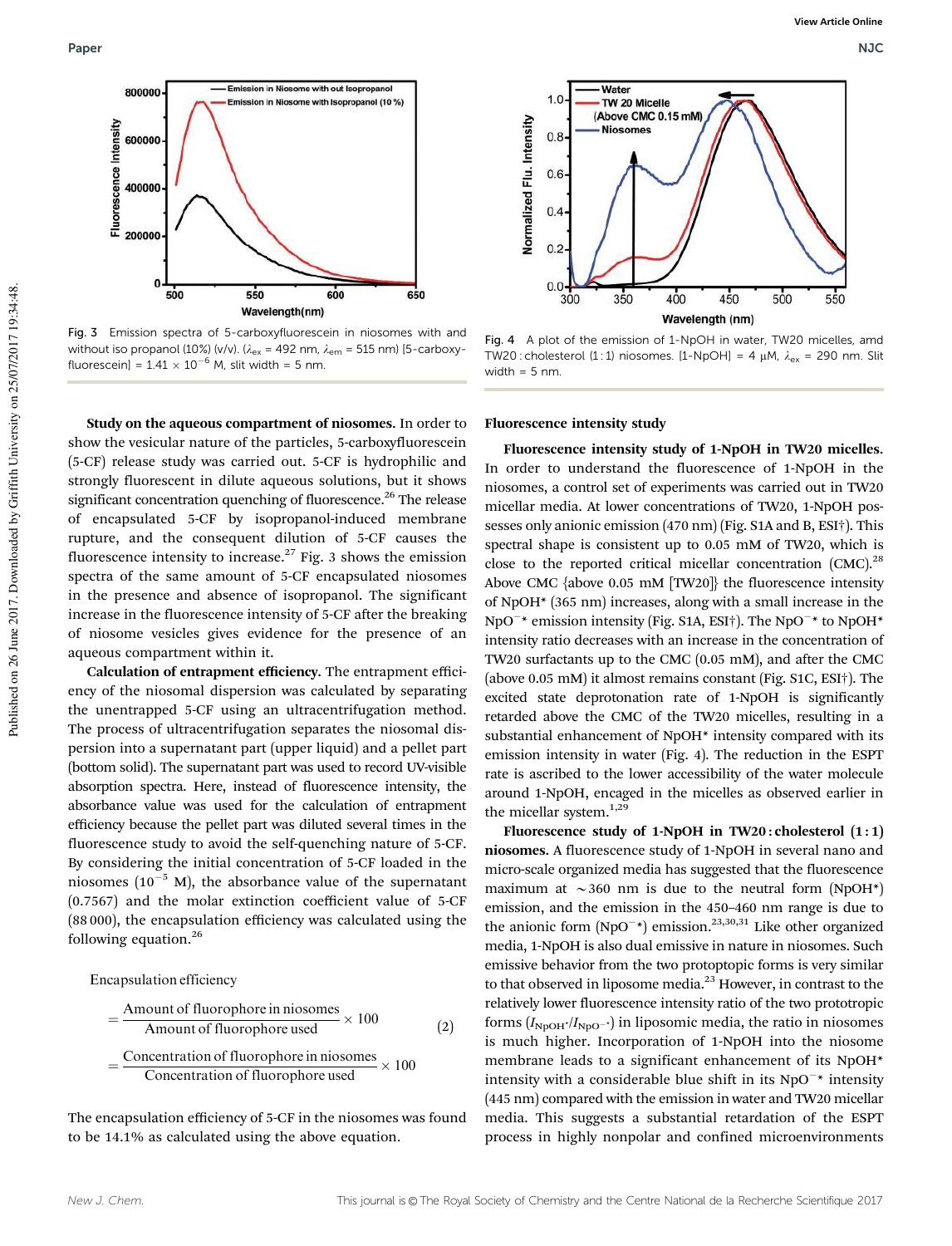of TW20 : cholesterol (1 : 1) niosome membrane compared with TW20 micellar media.

Temperature-dependent fluorescence intensity of 1-naphthol in niosomes. Fig. 5 represents the temperature-dependent fluorescence spectral variation of 1-NpOH in TW20 : cholesterol  $(1:1)$  niosomes. The figure shows a decrease in both NpOH $*$  and  $NpO^{-*}$  fluorescence with an increase in temperature, with the relative extent of the decrease being much higher for NpOH\* (Fig. 5A and Fig. S5, ESI†). Two possible explanations for rationalizing the drop in overall fluorescence intensity are: (i) expulsion of 1-NpOH from the niosome membrane domain to bulk water and (ii) a temperature-induced increase in the nonradiative decay rates of fluorescence. A clearer understanding of this requires a fluorescence lifetime study, which will be discussed later. However, the significant drop in the NpOH\* fluorescence indicates an increase in the deprotonation efficiency of NpOH\* with temperature. This appears to be similar to the observation in the liquid crystalline phase of liposome media, $31$  where the increased availability of water at the membrane water interface was attributed to the increase in NpO<sup>-\*</sup> formation. The intensity ratio plot of the prototropic forms (Fig. 5B) increases with an increase in temperature and approaches saturation at higher temperatures. A clearer understanding of this aspect requires a close study of the fluorescence lifetime parameters, which will be discussed subsequently.

The second feature of Fig. 5 is the shift of the  $NpO^{-*}$ fluorescence maximum with temperature. The emission maximum of NpO<sup>-\*</sup> in water is  $\sim$  470 nm.<sup>12</sup> Being a charged species, it is known to show fluorescence solvatochromism and shifts to the blue region in a nonpolar medium. $30$  Hence, the progressive shift of NpO $^{-*}$  from 445 nm at 10  $^{\circ}$ C to 462 nm at 60  $^{\circ}$ C (Fig. S4, ESI†) indicates a progressive increase in the local polarity of the membrane domain with temperature. Thus, the twin observation of the (i) relative decrease in NpOH\* emission due to deprotonation and (ii) red shift of NpO<sup>-\*</sup> emission point out an increase in the availability of water in the membrane domain at higher temperatures.

The third observation, which is noteworthy, is that the temperature-induced changes of the ESPT behavior of NpOH were fairly regular in the temperature interval studied (Fig. 5A).

The absence of a significant change in the spectral feature in a narrow temperature range ( $\leq$  2 °C) strongly implies the absence of thermotropic phase change behavior in this niosome.

Some niosomes formed with nonionic surfactant and cholesterol  $(1:1)$  mixtures are known to show thermotropic phase transition behavior between the ordered gel phase at lower temperatures and the less order liquid crystal phase at higher temperatures; the phase transition occurs in the range of 30–45  $\degree$ C for different systems.<sup>16,32–34</sup> There are also reports of surfactant:cholesterol niosomes not showing thermotropic phase change behavior.<sup>17,21,22</sup> The niosomes in this study, TW20 : cholesterol (1 : 1), seem to belong to the latter category. A possible reason for the lack of phase transition behavior may lie in the structure of the TW20 molecule, which has a fairly large polar head group and a relatively short alkyl tail. The requirement of adequate hydrophobicity for the formation of a bilayer system is fulfilled by cholesterol, which is known to smother the thermotropic phase transition in liposomes. $31$ 

Fluorescence lifetime study. Fluorescence lifetime decays of NpOH<sup>\*</sup> and NpO<sup>-\*</sup> show bi-exponential fitting with shorter  $(\tau_{\rm s})$ and longer lifetime  $(\tau_1)$  components (Fig. S2 and S3, ESI†) in the TW20 : cholesterol (1 : 1) niosome membrane. For similar observations, Sujatha et al. proposed a two-state model to explain the fluorescence lifetime and population distribution of both forms of 1-NpOH in liposomes.<sup>32</sup> According to that model, the  $\tau_1$  of NpOH<sup>\*</sup> ( $\tau_1^{\text{neutral}}$ ) originates from the nonpolar membrane core region and the  $\tau_s$  of NpOH\* ( $\tau_s^{\text{neutral}}$ ) originates from the semipolar and water accessible membrane interface region. For NpO<sup>-\*</sup>, the  $\tau_1$  ( $\tau_1^{\text{anion}}$ ) originates from the membrane interface region and the  $\tau_s$  ( $\tau_s^{\rm anion}$ ) originates from the unpartitioned 1-NpOH present in the aqueous medium. $23,31$  As niosomes have almost the same structural and physical properties as liposomes, it is expected that 1-NpOH is distributed in niosomes in a similar manner and shows similar fluorescence lifetime behavior to liposomes.

Schemes 3 and 4 represent the distributive nature of 1-NpOH in different regions of the niosome membrane (the dry core region, interface region, and bulk water region). It is observed that naphthol molecules present in the bulk water emit only anionic emission, and from the core region they emit



Fig. 5 (A) Emission spectra of 1-NpOH in the niosome membrane with varying temperature and (B) plot of the fluorescence intensity ratio ( $I_{NDO^{-1}}/I_{NDOH}$ ) of 1-NpOH in the niosome membrane with the variation of temperature. [1-NpOH] = 4  $\mu$ M,  $\lambda_{ex}$  = 290 nm (error =  $\pm$ 3%). Slit width = 5 nm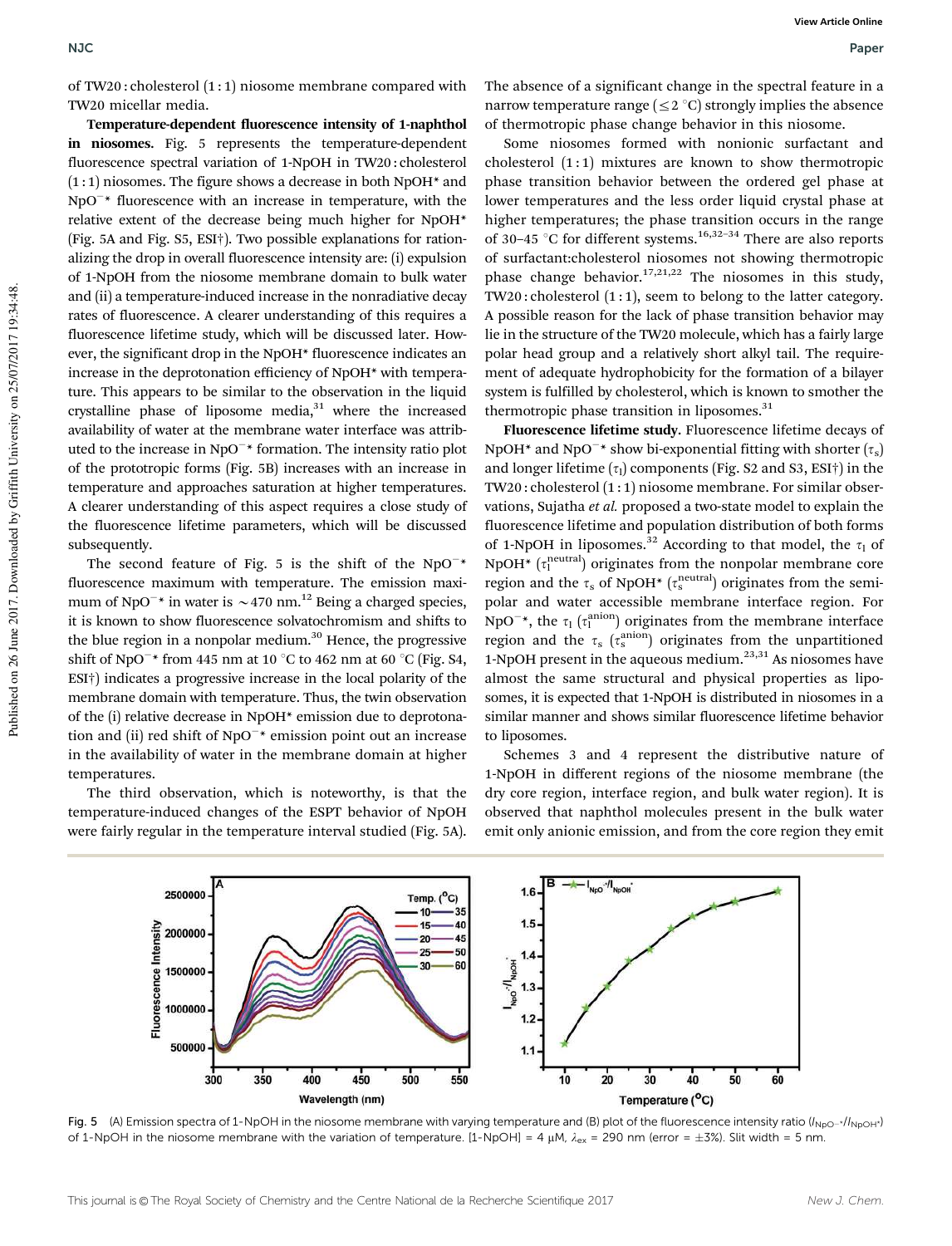#### Different regions in Niosome membrane



Scheme 3 Fluorescence lifetime values for both the anionic and neutral species distributed in the different regions of the niosome membrane at 30 °C  $\lambda_{\text{ex}}$  = 290 nm.

only neutral emission, whereas the interfacial location of 1-NpOH results in both anionic and neutral emissions. Because of the distributive nature of 1-NPOH, the anionic and neutral emission follow biexponential fitting in niosomes. The anionic species are distributed in the bulk water region and interface whereas the neutral species are distributed in the interface and niosomal core (Scheme 3). The amplitude of both the prototropic emissions originating from the interfacial region is larger than the corresponding amplitude that originates from the bulk water (for anionic species) and niosomal core region (for neutral species). From this observation, it can be concluded that the preferential location of 1-NpOH in the niosome membrane is at the interface, as compared to bulk water and the core.

Temperature-dependent fluorescence lifetime study of 1-NPoH in niosomes. The following observations can be made from scrutiny of the data.

(i) For anionic emission of 1-naphthol (NpO<sup> $-$ \*</sup>), the lifetime value of the shorter component almost remains constant, whereas the lifetime value of the longer component decreases with temperature. On the other hand, the relative amplitude of the shorter component increases with a concomitant decrease for the longer component (Table 1).

(ii) For the neutral emission of NpOH\*, the lifetime value of the shorter component decreases, whereas the lifetime value of the longer component almost remains constant. The relative amplitude of both components remains constant throughout the temperature range (20–60  $\degree$ C) (Table 2).

Fluorescence lifetime data of  $NpO^{-*}$  in Table 1 show that the longer lifetime component  $(\tau^{\rm anion}_{\rm l})$  decreases from 15.9<sub>9</sub> ns (20  $^{\circ}$ C) to 11.9<sub>5</sub> ns (60  $^{\circ}$ C) and the shorter lifetime component  $(\tau_s^{\text{anion}})$  almost remains constant  $(\sim 7 \text{ ns})$  with temperature. This significant decrease in the  $\tau_1^{\text{anion}}$  lifetime indicates that there is an increase in nonradiative decay processes upon going from a lower to a higher temperature. This may be the possible reason for the decrease in NpO<sup>-\*</sup> fluorescence with temperature. In water and TW20 micellar medium,  $NpO^{-*}$  shows a monoexponential fit with a fluorescence lifetime of  $7.6<sub>8</sub>$  ns (Table S1, ESI<sup>†</sup>), thus  $\tau_{\rm s}^{\rm anion}$  is ascribed to the unpartitioned 1-NpOH present in the aqueous phase. The  $\sim$ 16 ns ( $\tau_1^{\text{anion}}$ ) component, which is very similar to the  $\sim$  18 ns component of anion emission originating from the liposome interface,<sup>24</sup> can be assigned to the NpO<sup>-\*</sup> originating from the water accessible interfacial region of the niosome membrane. The relative amplitude of  $\tau_1^{\text{anion}}$  decreases with an increase in the relative amplitude of  $\tau_{\rm s}^{\rm anion}$  of NpO<sup>-\*</sup> (Table 1) with an increase in temperature. This confirms the expulsion of 1-NpOH from the membrane interfacial region to bulk water. The fluorescence lifetime data of NpOH\* in Table 2 show that the lifetime of the shorter component  $(\tau_s^{\text{neutral}})$ decreases from 2.6 $_6$  ns to 1.7<sub>3</sub> ns and the lifetime of the longer component  $(\tau_1^{\text{neutral}})$  ( $\sim$  7 ns) almost remains constant with temperature. The relative amplitudes of  $\tau_s^{\text{neutral}}$  and  $\tau_l^{\text{neutral}}$  almost remain constant with temperature (Table 2).

Monalisa et al. showed that the fluorescence lifetime of 1-NpOH efficiently sensed the hydration of the lipid bilayer



Scheme 4 Scheme of the prototropism and consequent fluorescence of 1-naphthol (ROH) in a niosome suspension.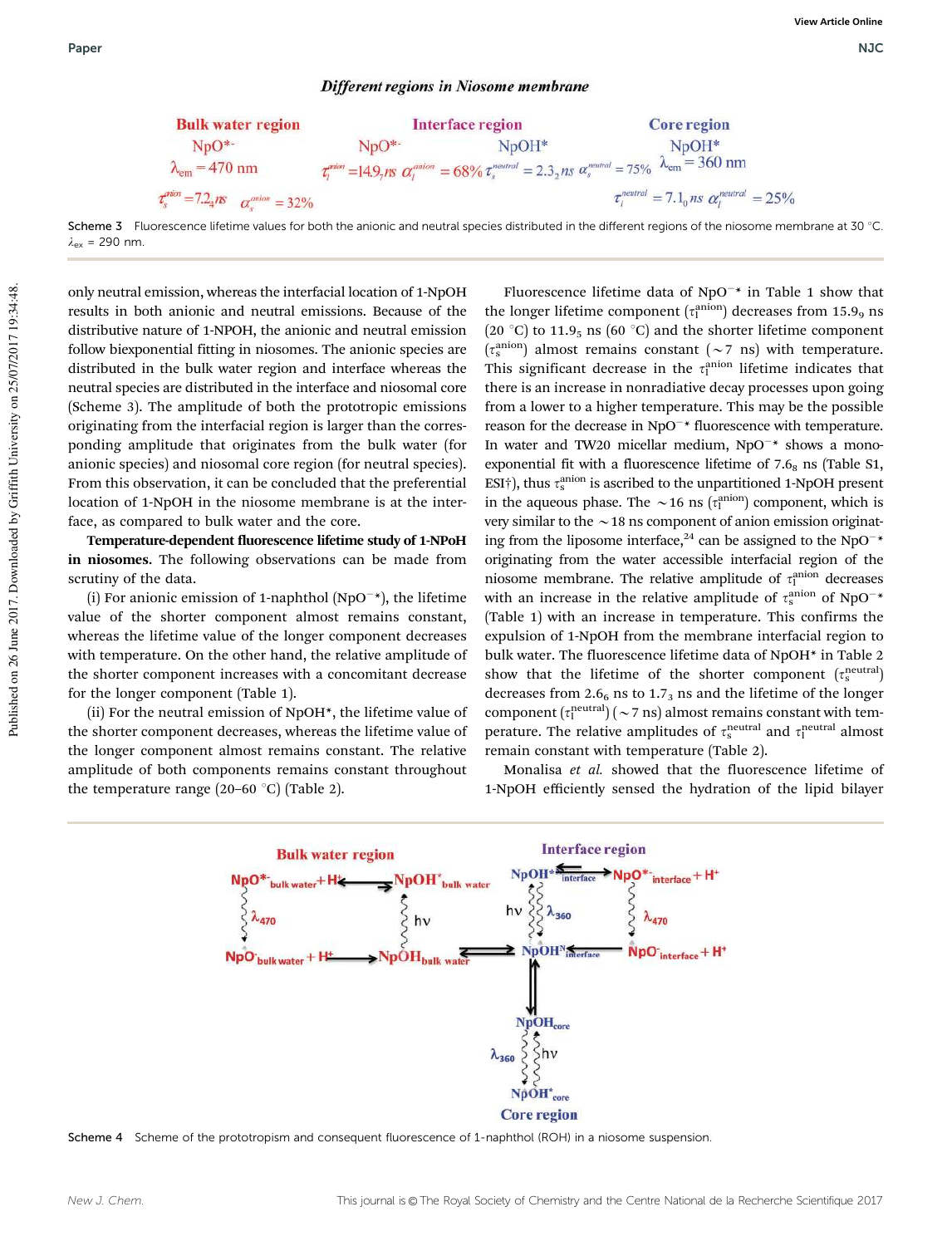Table 1 Fluorescence lifetime data of  $NpO^{-*}$  with an increase in the temperature of the TW20 : cholesterol (1 : 1) niosomes ( $\lambda_{\text{ex}}$  = 295 nm,  $\lambda_{\text{em}}$  = 460 nm). [1-NpOH] = 4 μM. (Error =  $\pm$ 5%). Here,  $\tau_1 = \tau_{\rm s}^{\rm anion}$ ,  $\alpha_1 = \alpha_{\rm s}^{\rm anion}$ ,  $\tau_2$  =  $\tau_l^{\text{anion}}$ ,  $\alpha_2 = \alpha_l^{\text{anion}}$ 

| $E_{\rm m}$ = 460 nm<br>Temp. $(^{\circ}C)$ | $\tau_1(\alpha_1)$    | $\tau_2(\alpha_2)$     | $\tau_{\rm ave}$  | $\gamma^2$ |
|---------------------------------------------|-----------------------|------------------------|-------------------|------------|
| 20                                          | 7.2 <sub>7</sub> (25) | 15.9 <sub>9</sub> (75) | $14.8_{4}$        | 1.32       |
| 30                                          | $7.2_{4}(32)$         | 14.9(68)               | 13.5 <sub>3</sub> | 1.27       |
| 40                                          | 7.1 <sub>9</sub> (41) | $13.9_8(59)$           | 12.1 <sub>9</sub> | 1.39       |
| 50                                          | 6.9 <sub>7</sub> (45) | 12.8 <sub>6</sub> (55) | 11.0 <sub>5</sub> | 1.26       |
| 60                                          | 6.69(52)              | 11.9 <sub>5</sub> (48) | 9.9 <sub>6</sub>  | 1.25       |

Table 2 Fluorescence lifetime data for NpOH\* with an increase in the temperature of the TW20 : cholesterol (1 : 1) niosomes ( $\lambda_\text{ex}$  = 295 nm,  $\lambda_\text{em}$  = 360 nm),  $[1-NpOH] = 4 \mu M$ . (Error =  $\pm 5\%$ ). Here,  $\tau_1 = \tau_s^{\text{neutral}}$ ,  $\alpha_1 = \alpha_s^{\text{neutral}}$ ,  $\tau_2 = \tau_1^{\text{neutral}}$ ,  $\alpha_2 = \alpha_1^{\text{neutral}}$ 

| $E_{\rm m}$ = 360 nm<br>Temp. $(^{\circ}C)$ | $\tau_1(\alpha_1)$    | $\tau_2(\alpha_2)$    | $\tau_{\text{ave}}$ | $\chi^2$ |
|---------------------------------------------|-----------------------|-----------------------|---------------------|----------|
| 20                                          | 2.6 <sub>6</sub> (74) | 6.9 <sub>6</sub> (26) | $4.7_1$             | 1.43     |
| 30                                          | $2.3_{2}(75)$         | 7.1 <sub>0</sub> (25) | 4.7 <sub>3</sub>    | 1.23     |
| 40                                          | 2.0 <sub>5</sub> (75) | $7.1_8(25)$           | $4.8_1$             | 1.20     |
| 50                                          | $1.8_8(74)$           | $7.0_1(26)$           | 4.7 <sub>8</sub>    | 1.30     |
| 60                                          | $1.7_3(72)$           | $7.0_3(28)$           | 4.9 <sub>7</sub>    | 1.25     |
|                                             |                       |                       |                     |          |

membrane with an increase in the bile salt concentration.<sup>23</sup> According to that study, the increase in hydration at the interfacial region of the membrane leads to a decrease in  $\tau_{\rm s}^{\rm neutral}$  and  $\tau_1^{\text{anion}}$  (both originating from the interfacial sites of the membrane), with no change in the  $\tau^{\rm neutral}_{\rm l}$  (which originates from the core sites of the membrane).<sup>23</sup> In our study, we have observed that there is a decrease in the  $\tau_{\rm s}^{\rm neutral}$  (Table 2) as well as the  $\tau_1^{\rm anion}$  with temperature. Hence, this observation suggests that hydration at the interfacial region of niosomes increases with increasing temperature. The constant  $\tau_1^{\rm neutral}$  (Table 2) suggests that the hydrophobic core region of niosomes seems to be unaffected and remains dry with temperature. In this regard, these niosomes behaves differently to liposomes, which can form by association of a single amphiphilic molecular species

like a lipid. $14$  The association of cholesterol with the hydrocarbon moiety of TW20 forms the core part of this niosome membrane. The greater thickness of the membrane compared with liposomes may also have a role to play in this behavior.<sup>19</sup>

Lifetime distribution analysis. Fluorescence lifetime distribution analysis provides valuable information on the heterogeneity of the environment around a particular fluorescing species, with a broader distribution implying greater heterogeneity.

Fig. 6 shows the fluorescence lifetime distribution plot for NpO<sup>-\*</sup> with variation of temperature in TW20: cholesterol (1:1) niosomes. The 'full width at half maximum' (FWHM) value of both the shorter and longer components decreases with temperature (Table 3). There is a significant drop in the modal time  $(15.9<sub>5</sub>–10.6<sub>7</sub>)$  of the longer component, whereas this drop is not very significant for the shorter component  $(8.5<sub>3</sub>–6.8<sub>5</sub>)$  (Table 3). The distribution plot of the longer component (originated from the interfacial region) becomes narrower with an increase in temperature, indicating that at lower temperatures, the local environmental heterogeneity sensed by 1-NPOH at the interfacial region of the niosome membrane is greater and it becomes more homogeneous with increasing temperature (Fig. 6A). The distribution plot of the shorter component also has a similar trend, although it is less significant.

Fig. 7 shows the fluorescence lifetime distribution plot for NpOH\* with an increase of temperature in the TW20 : cholesterol  $(1:1)$  niosome membrane. The variation in the FWHM value for the longer component was negligible, whereas it was considerable for the shorter lifetime component (Table 4). The modal time of the shorter component decreased, whereas for the longer component this value almost remained constant  $({\sim}7 \text{ ns})$ (Table 4), which agrees with the fluorescence lifetime values obtained using iterative reconvolution (Table 2). The distribution plot is narrow for the longer component, whereas for the shorter component it is broader. These distribution profiles give information about the heterogeneity in the surrounding environment sensed by 1-naphthol in niosomes: the narrow distribution of the longer component (originating from the core region) indicates that the environment sensed by 1-naphthol in



Fig. 6 A fluorescence lifetime distribution plot of (A) the longer component ( $t_1^{\text{anion}}$ ) and (B) the shorter component ( $t_3^{\text{anion}}$ ) for NpO<sup>-\*</sup> with variation of temperature in TW20 : cholesterol (1 : 1) niosomes. [1-NpOH] = 4  $\mu$ M,  $\lambda_{\text{ex}}$  = 295 nm,  $\lambda_{\text{em}}$  = 460 nm.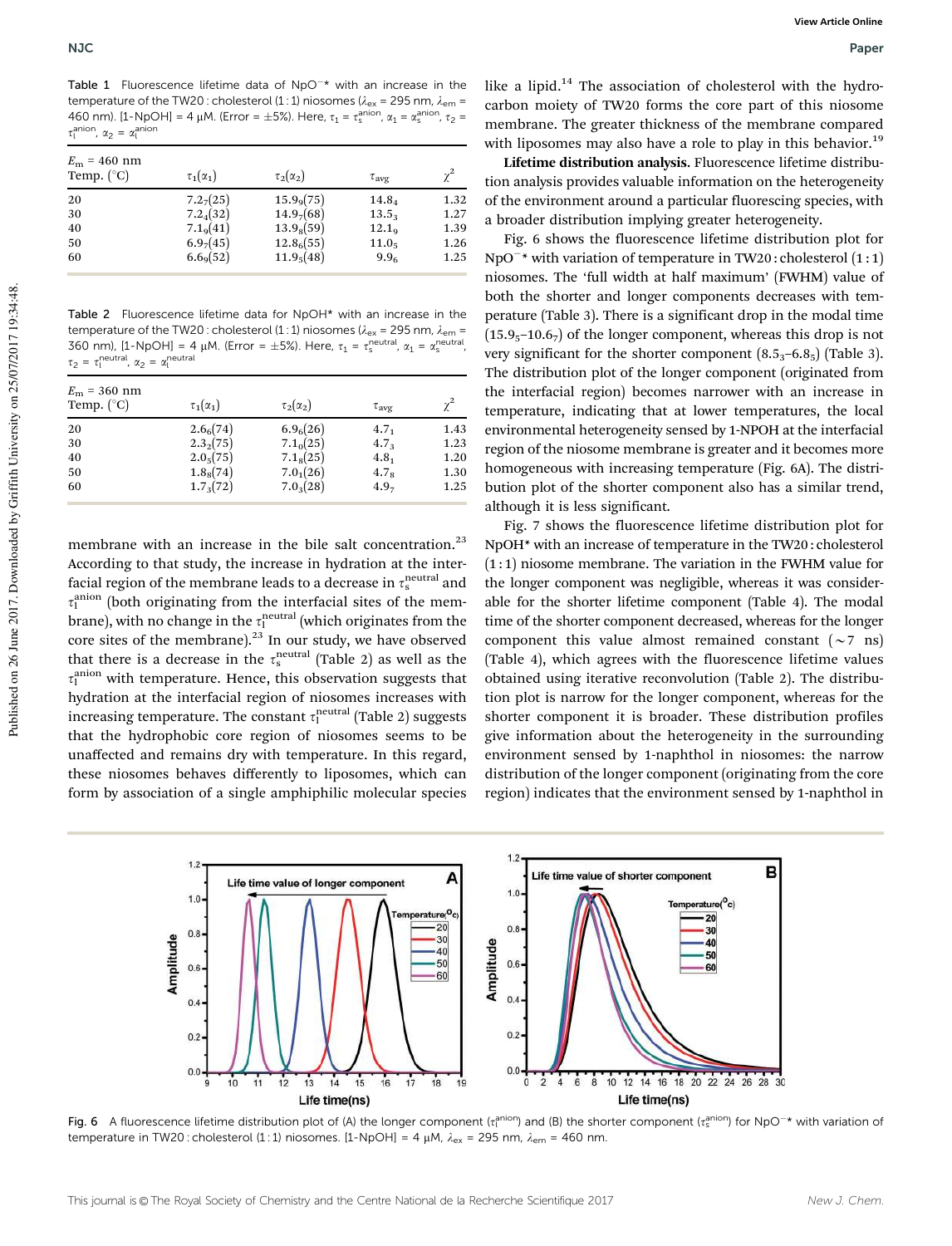Table 3 Fluorescence lifetime distribution data for  $NpO^{-*}$  with an increase in the temperature of the TW20 : cholesterol (1:1) niosomes. [1-NpOH] = 4  $\mu$ M.  $\lambda_{ex}$  = 295 nm,  $\lambda_{em}$  = 460 nm, (error = ±5%). (FWHM<sub>S</sub> = full width at half maximum of the shorter component,  $FWHM<sub>l</sub> = Full width$ at half maximum of the longer component)

| Temperature (°C) FWHM <sub>S</sub> FWHM <sub>I</sub> Modal time <sub>S</sub> Modal time <sub>I</sub> $\chi^2$ |      |      |                  |                   |      |
|---------------------------------------------------------------------------------------------------------------|------|------|------------------|-------------------|------|
| 20                                                                                                            | 7.34 | 1.15 | 8.5 <sub>3</sub> | 15.9 <sub>5</sub> | 1.39 |
| 30                                                                                                            | 6.90 | 1.06 | 8.0 <sub>8</sub> | $14.4_9$          | 1.25 |
| 40                                                                                                            | 6.10 | 0.82 | 7.1 <sub>8</sub> | 13.0 <sub>3</sub> | 1.27 |
| 50                                                                                                            | 5.25 | 0.69 | 6.6 <sub>2</sub> | $11.2_{3}$        | 1.28 |
| 60                                                                                                            | 4.74 | 0.60 | 6.8 <sub>5</sub> | 10.6 <sub>7</sub> | 1.28 |



Fig. 7 Fluorescence lifetime distribution plot for NpOH\* (360 nm) with variation of temperature in TW20 : cholesterol (1 : 1) niosomes. [1-NpOH] = 4 µM,  $\lambda_{\rm ex}$  = 295 nm,  $\lambda_{\rm em}$  = 360 nm.

Table 4 Fluorescence lifetime distribution data for NpOH\* with an increase in the temperature of the TW20: cholesterol (1:1) niosomes [1-NpOH] = 4  $\mu$ M,  $\lambda_{ex}$  = 295 nm,  $\lambda_{em}$  = 360 nm, (error =  $\pm$ 5%)

| Temperature (°C) FWHM <sub>s</sub> FWHM <sub>L</sub> Modal time <sub>s</sub> Modal time <sub>L</sub> $\chi^2$ |      |      |                  |                  |      |
|---------------------------------------------------------------------------------------------------------------|------|------|------------------|------------------|------|
| 20                                                                                                            | 1.34 | 0.23 | 2.7 <sub>4</sub> | $6.6_{7}$        | 1.27 |
| 30                                                                                                            | 1.05 | 0.16 | $2.4_1$          | 6.7 <sub>3</sub> | 1.20 |
| 40                                                                                                            | 1.50 | 0.18 | 2.4 <sub>6</sub> | $7.3_{4}$        | 1.11 |
| 50                                                                                                            | 1.43 | 0.18 | $2.0_{1}$        | 7.57             | 1.30 |
| 60                                                                                                            | 1.35 | 0.17 | 1.7 <sub>o</sub> | 7.1 <sub>8</sub> | 1.36 |

the niosomal core region remains unchanged throughout the temperature range (20–60 $\degree$ C). On the other hand, the wider distribution plot of the shorter component (originating from the interfacial region) indicates that at the interfacial region there is heterogeneity in the surrounding environment sensed by 1-NPOH.

The rates of proton transfer of NpOH\* with variation of temperature in the niosome membrane were calculated using eqn  $(3)$ ,  $35$ 

$$
k_{\rm pt} = \frac{1}{\tau} - \frac{1}{\tau_{\rm o}}\tag{3}
$$

where  $k_{\text{pt}}$  represents the ESPT rate constant and  $\tau_0$  is the lifetime value of 1-NpOH in the absence of the ESPT process. The longer lifetime component of NpOH\* originating from



Fig. 8 A plot of variation in the ESPT rate constant  $(k_{pt})$  of NpOH\* with variation of temperature (for the shorter lifetime component) in the niosome membrane.  $[1-NpOH] = 4 \mu M$ .



Fig. 9 A plot of the proton transfer rate  $(k_{pt})$  with amplitude of NpOH\* with variation of temperature (for the shorter lifetime component obtained from the distribution plot) in the niosome membrane.  $[1-NpOH] = 4 \mu M$ .

the membrane core region is considered as  $\tau_0$  for the calculation of  $k_{\text{pt}}$  with variation of temperature. The value of  $k_{\text{pt}}$ increases with an increase in temperature (Fig. 8). The rate of proton transfer of 1-NpOH is strongly dependent on the availability of water molecules around it. $21$  The increased value of  $k<sub>pt</sub>$  with variation in temperature successfully reflects the penetration of water into the interfacial region of the niosome membrane.

Fig. 9 represents the plot of  $k<sub>pt</sub>$  vs. the fluorescence lifetime amplitude (which corresponds to a shorter lifetime component of NpOH\* as obtained from nonextensive lifetime distribution fitting) with variation of temperature. Here, the interesting observation is that with an increase in the temperature, there is a broadening in the spectral shape in the distribution plot. This broadening indicates that the rate of proton transfer increases with an increase in temperature, which follows the same trend as the proton transfer rate given in Fig. 8.